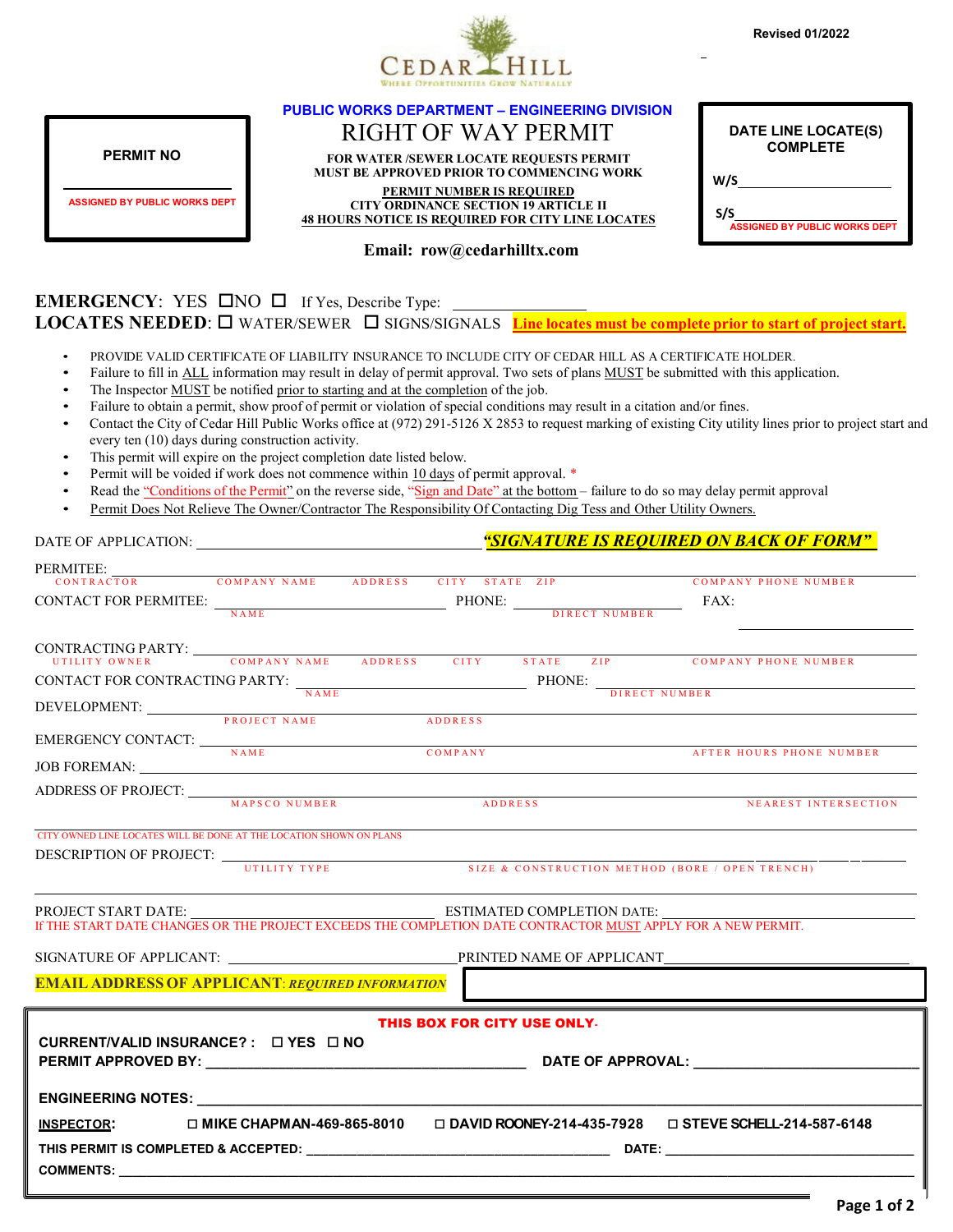

CC: Water Tech/Signs & Signals / Contractor Inspector/ORIGINAL to Active File

### **CONDITIONS OF THE ROW PERMIT**

## **1. CONTRACTOR/S MUST VERIFY AND CONFIRM THAT ALL CITY OWNED FACILITIES ARE PROPERLY LOCATED, CLEARLY MARKED AND IDENTIFIED PRIOR TO COMMENCEMENT OF ANY WORK AND EVERY TEN (10) DAYS DURING CONSTRUCTION ACTIVITY.**

### **2. HOURS OF WORK SHALL BE FROM 7:00 a.m. TO 4:00 p.m., MONDAY THROUGH FRIDAY. \*\*\*\*\*NO WORK ON HOLIDAYS.\*\*\*\*\***

- 3. Contractor shall comply with City of Cedar Hill Right-of-Way management ordinance No. 2001-54. Plans shall clearly show the proposed facilities with respect to existing roadway, driveways, street intersections and visible structures within 10' of project. Plans shall also include a traffic control plan signed and sealed by a "Licensed Texas Professional Engineer". In addition, the plans shall clearly show the limits of construction. Street names and other pertinent labels to describe the location of the proposed facilities shall be legible.
- 4. Contractor shall comply with the Stormwater Management Ordinance under Chapter 13 Article V of the Cedar Hill Code of Ordinances. Contractor shall furnish, install and maintain erosion control and illicit discharge control devices per plans along project in compliance with all Cedar Hill stormwater pollution prevention specifications and best management practices for construction activities. No person shall knowingly release or cause to be released into the storm drainage system any discharge that is not composed entirely of uncontaminated stormwater including but not limited to trash, debris, concrete, bore wastewater, paint, hazardous waste, and sediment.
- 5. Contractor shall repair all areas disturbed, damaged and destroyed which shall include, but is not limited to the following:
	- a) All yards with sods shall be re-sodded.
	- b) Contractor shall re-install iron rods and other property markers disturbed by construction.
	- c) All sprinkler systems shall be repaired immediately after back fill is complete.
	- d) Manholes, inlets and other structures must be replaced or repaired if damaged.
- 6. Contractor shall keep street free of dirt, silt and other debris and sweep street at the end of the working day.
- 7. Contractor shall Curlex and seed and/or hydromulch all disturbed areas and include 4" of top soil. Seeding shall be as required by City specifications.
- 8. Contractor shall comply with MUTCD traffic control for work areas and per the traffic control plan for the project.
- 9. Clean up shall be conducted every 5' behind excavation crew.
- 10. All excavation within City ROW requires mechanical compactions. Compaction test reports must be turned in to Public Works Department.
- 11. At the end of each work day, the contractor shall erect a temporary security fence at all excavations. Provide identifying markers at location with the contractor's name, company name with clear contact information.
- 12. Contractor will not be issued another permit until all work (current and previous) has been approved by the City.
- 13. Contractors listed on permits are responsible for all sub-contractors.
- 14. Non-conformance with the previously listed requirements will initiate a stop work order until corrections are made.
- 15. Upon completion of construction, make an appointment with Construction Inspector for Final Inspection.
- 16. A copy of the work permit MUST be kept with the Contractor on the job site for review by an Inspector, if requested.
- SEE ATTACHED SPECIAL CONDITIONS FOR PERMANENT FACILITIES OWNED BY OTHERS.

I hereby acknowledge and agree to the conditions of the permit.

CONTRACTOR-PRINT NAME TITLE

#### SIGNATURE DATE

WARNING AND DISCLAIMER

THE CITY OF CEDAR HILL CANNOT AND DOES NOT REPRESENT, WARRANT OR GUARANTEE THE EXISTENCE AND/OR LOCATION OF ANY UTILITY(IES) SHOWN ON AS-BUILT PLANS. DO NOT RELY ON AS-BUILT PLANS TO DETERMINE THE EXISTENCE OR LOCATION OF ANY UTILITY (WATER, SANITARY SEWER, STORM PIPES, CULVERTS, ELECTRICAL LINES, CABLE, ETC.) THE EXISTENCE AND LOCATION OF UTILITIES MUST BE VERIFIED IN THE FIELD AND THE CITY OF CEDAR HILL ASSUMES NO LIABILITY FOR THE EXISTENCE OR LOCATION OF ANY UTILITY LINE OR STRUCTURE.